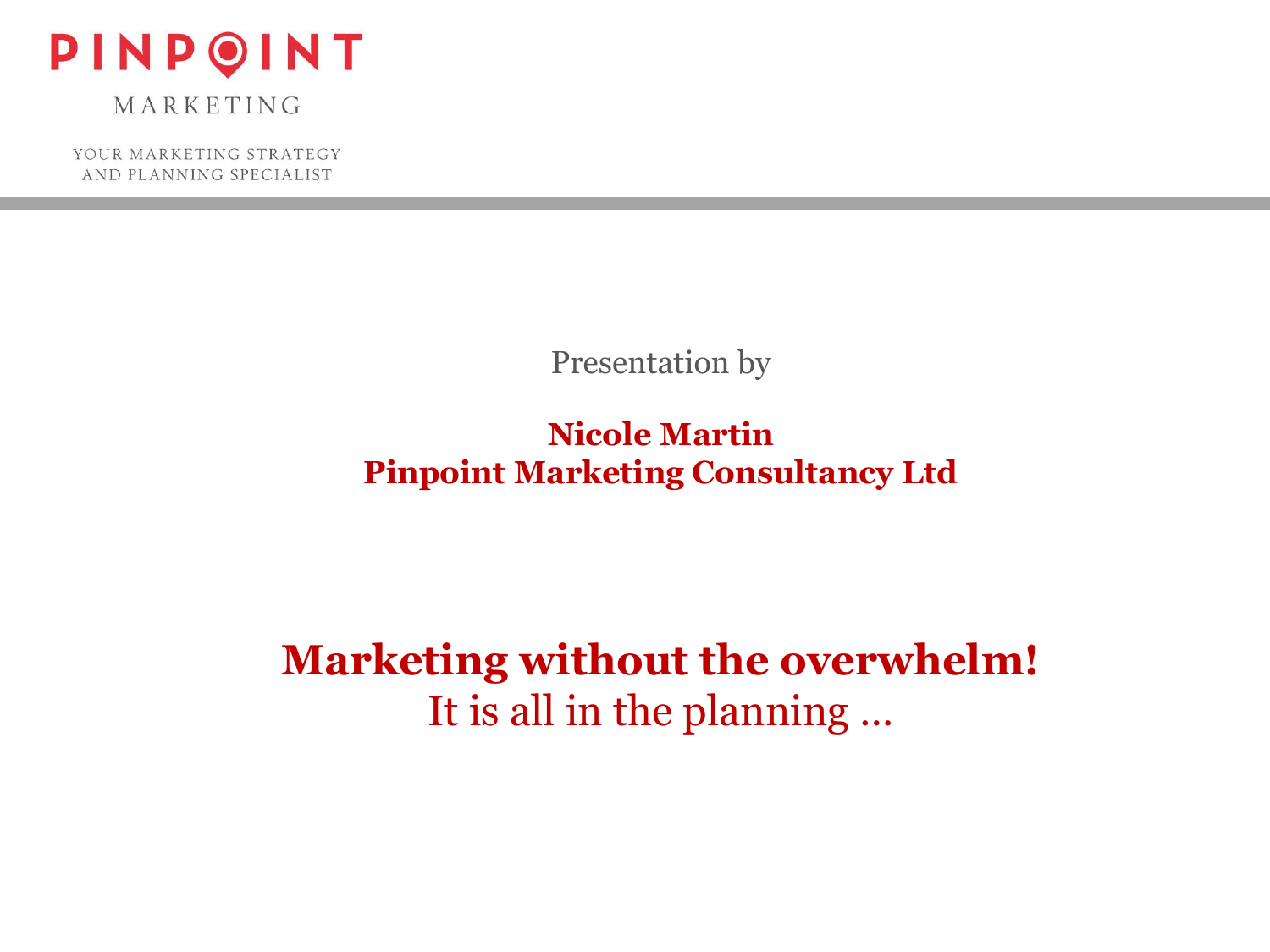

YOUR MARKETING STRATEGY AND PLANNING SPECIALIST

#### **Marketing without the overwhelm**

# **"A goal without a plan is just a wish!"**



Antoine de Saint-Exupéry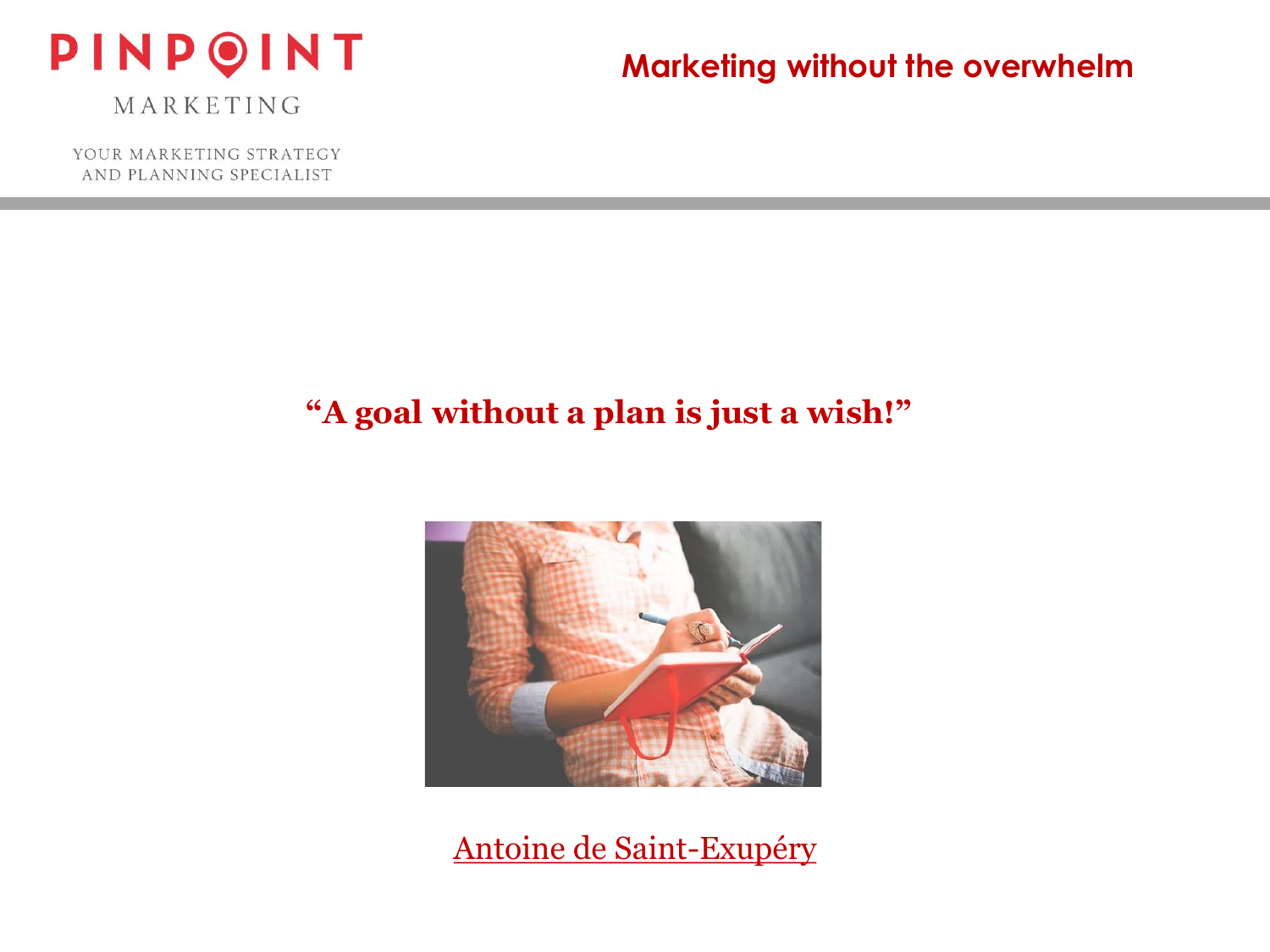# PINPOINT

# **Marketing without the overwhelm**

MARKETING

YOUR MARKETING STRATEGY AND PLANNING SPECIALIST



## **How NOT to plan**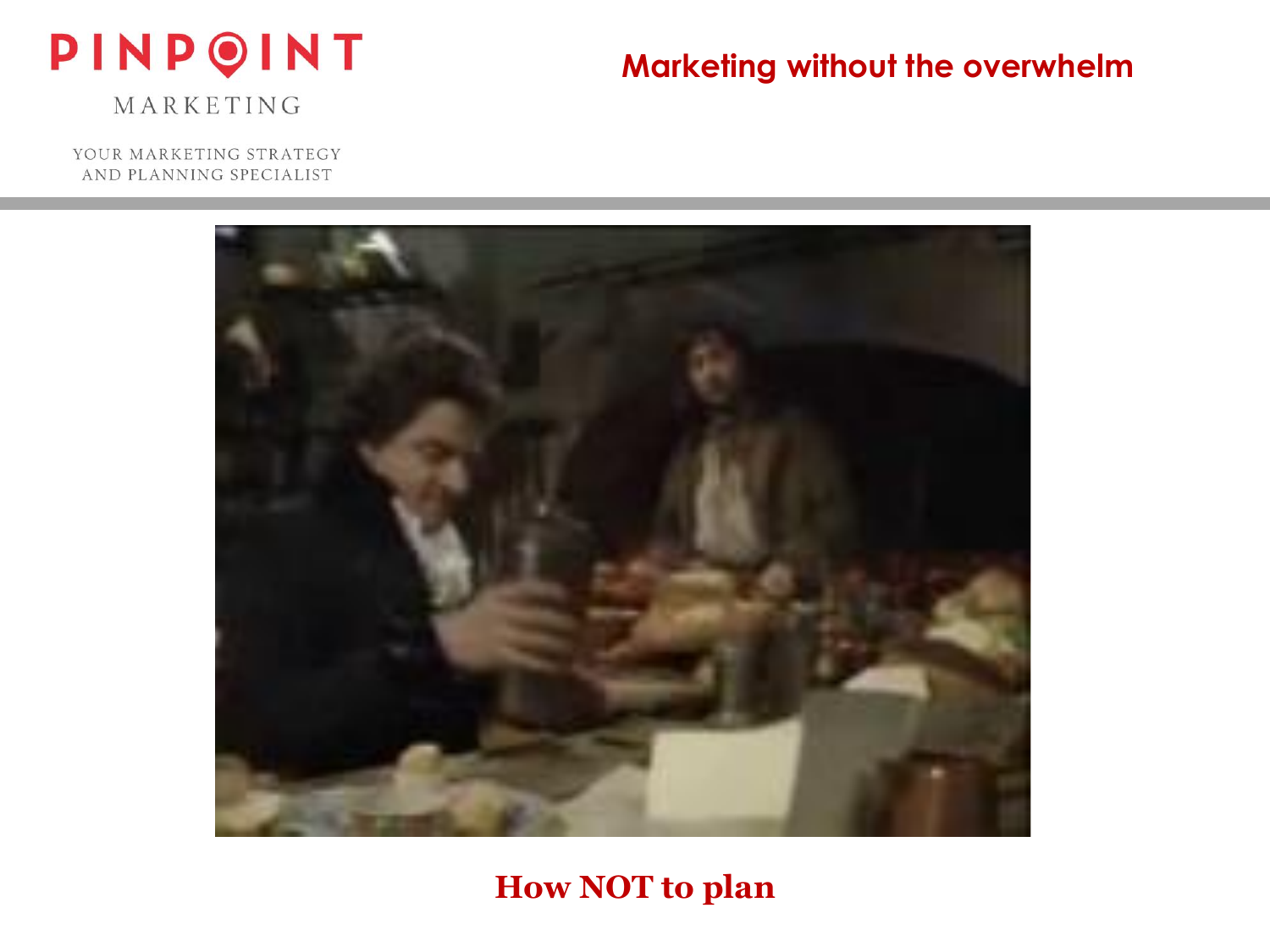

MARKETING

YOUR MARKETING STRATEGY AND PLANNING SPECIALIST

#### **How to plan**

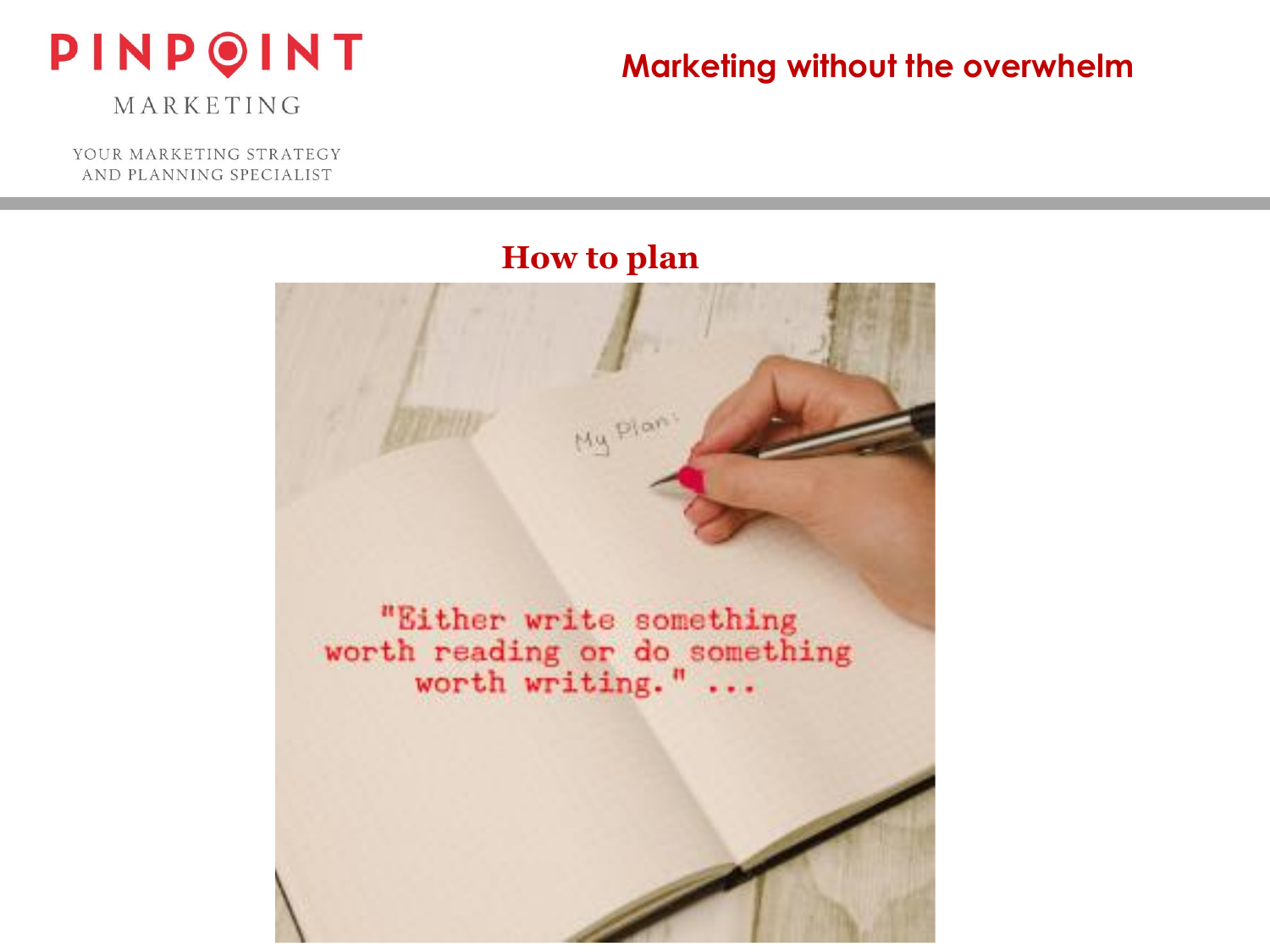

YOUR MARKETING STRATEGY AND PLANNING SPECIALIST

## **Marketing without the overwhelm**

Be less Baldrick and be more Nicole …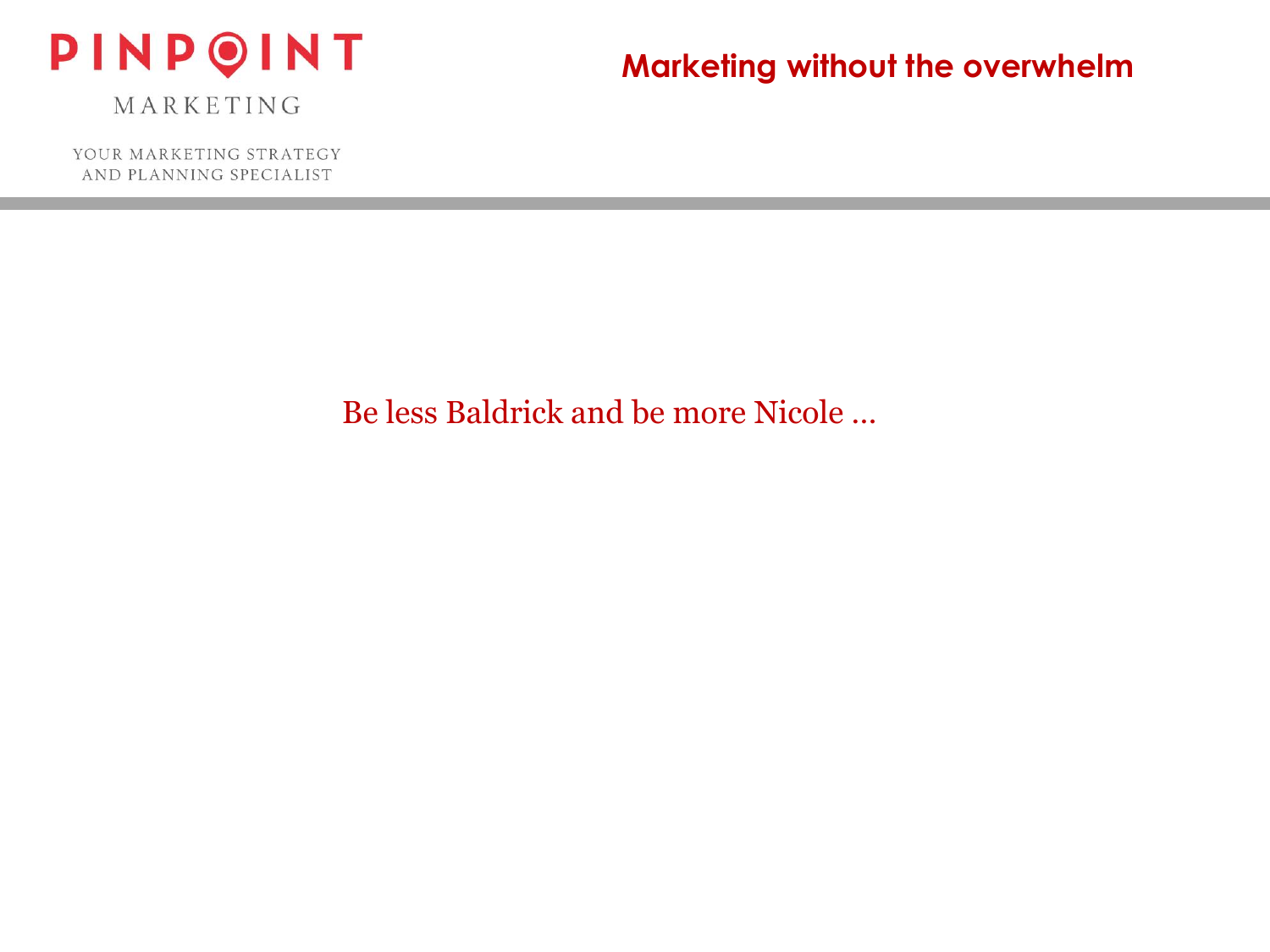#### **What does this page mean to you?**

No idea? Blank? Overwhelming? Confusing? Pointless?

To mean it means opportunities, new ideas, options, growth, new beginnings and more …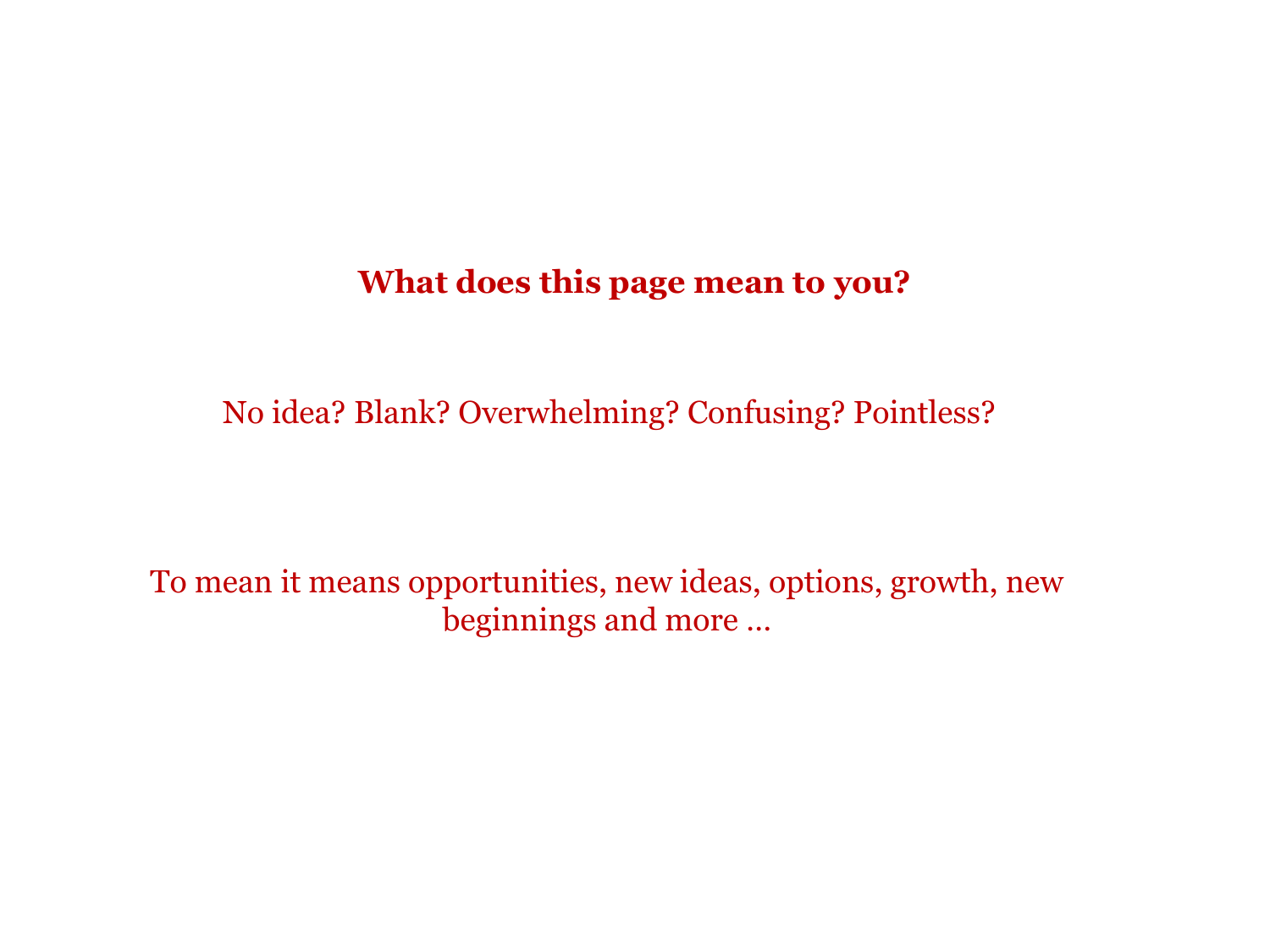

MARKETING

YOUR MARKETING STRATEGY AND PLANNING SPECIALIST

#### **Every business has to start somewhere …** And somewhere is better than nowhere

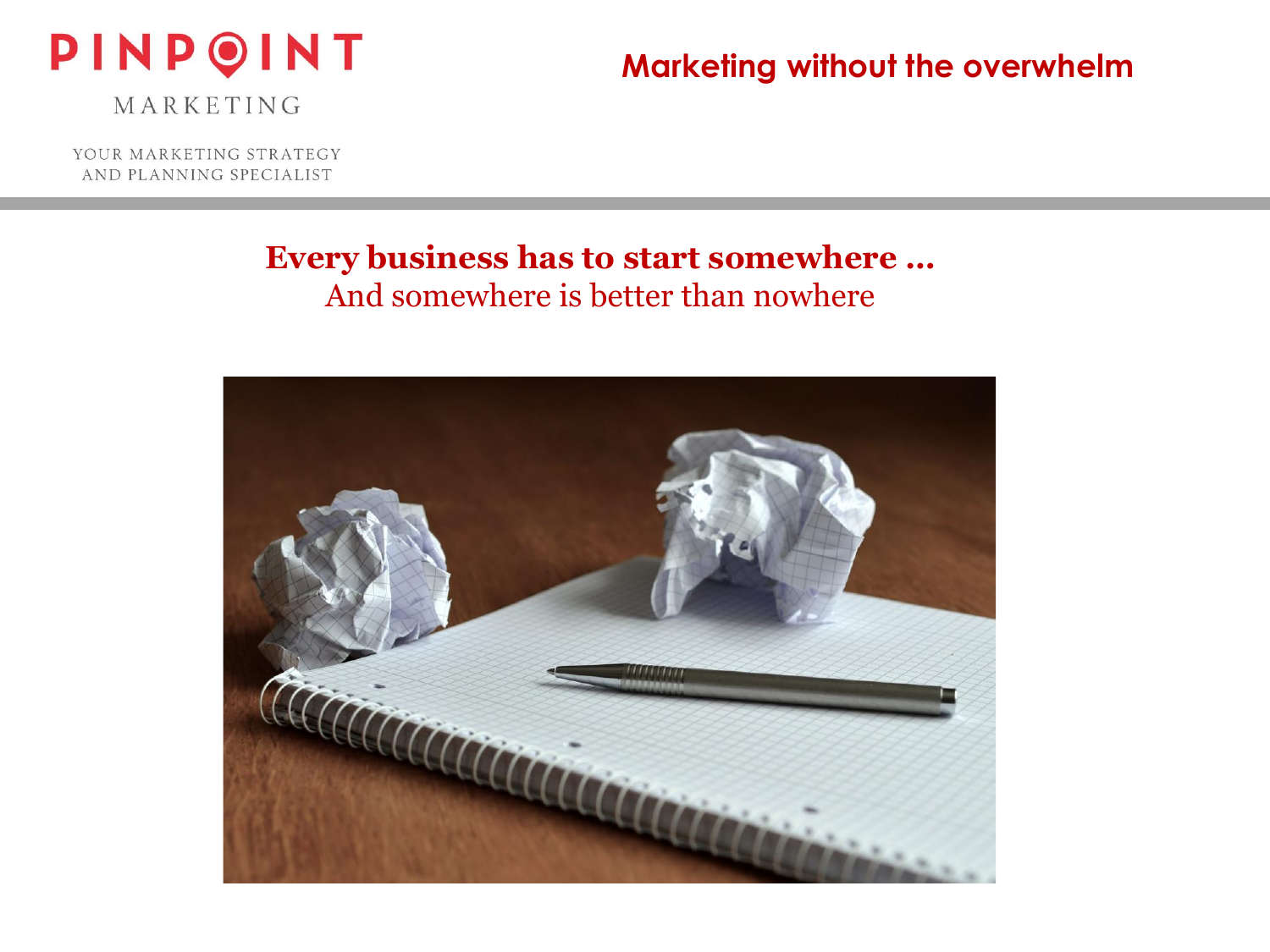

YOUR MARKETING STRATEGY AND PLANNING SPECIALIST

**Marketing without the overwhelm**

Marketing Strategies and Plans

**Are they different or the same?**

**Can you have one without the other?** 

**… they are Different …**

**… Yes but not advisable …**

**And here is why …**

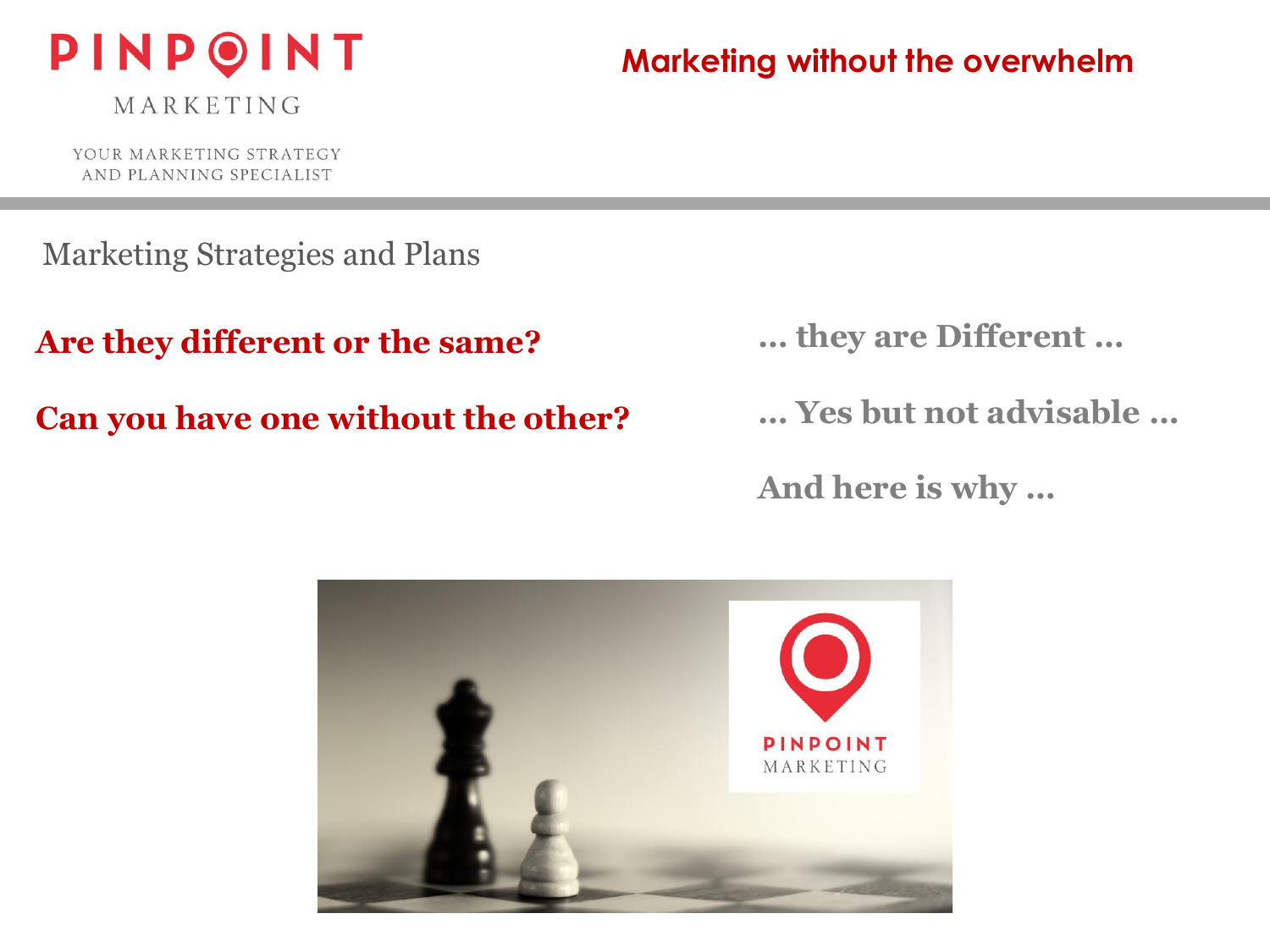

MARKETING

YOUR MARKETING STRATEGY AND PLANNING SPECIALIST

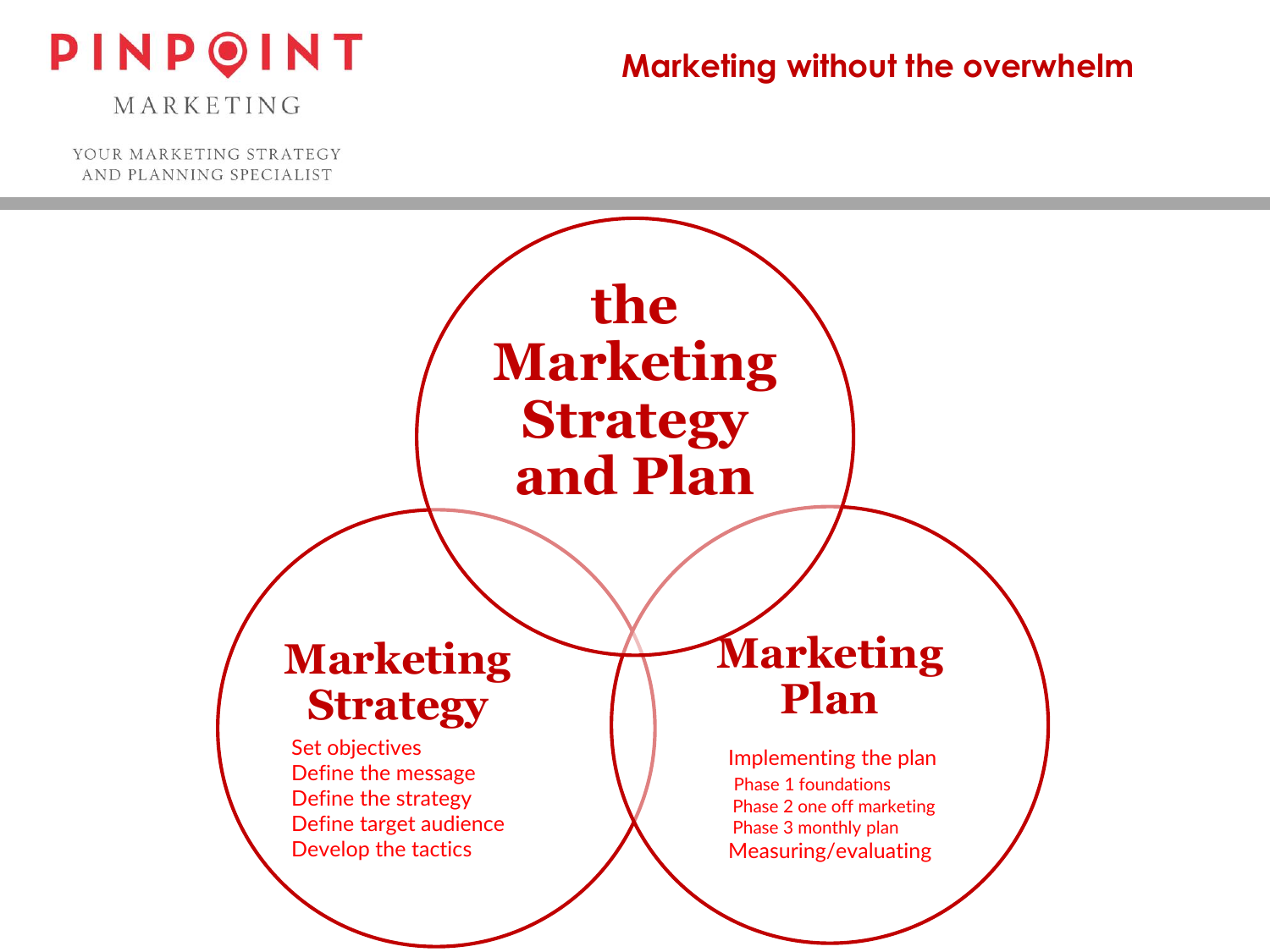# PINPOINT

## **Marketing without the overwhelm**

MARKETING

YOUR MARKETING STRATEGY AND PLANNING SPECIALIST



**In summary the strategy is the why and the plan is the what and when And they overlap and work together**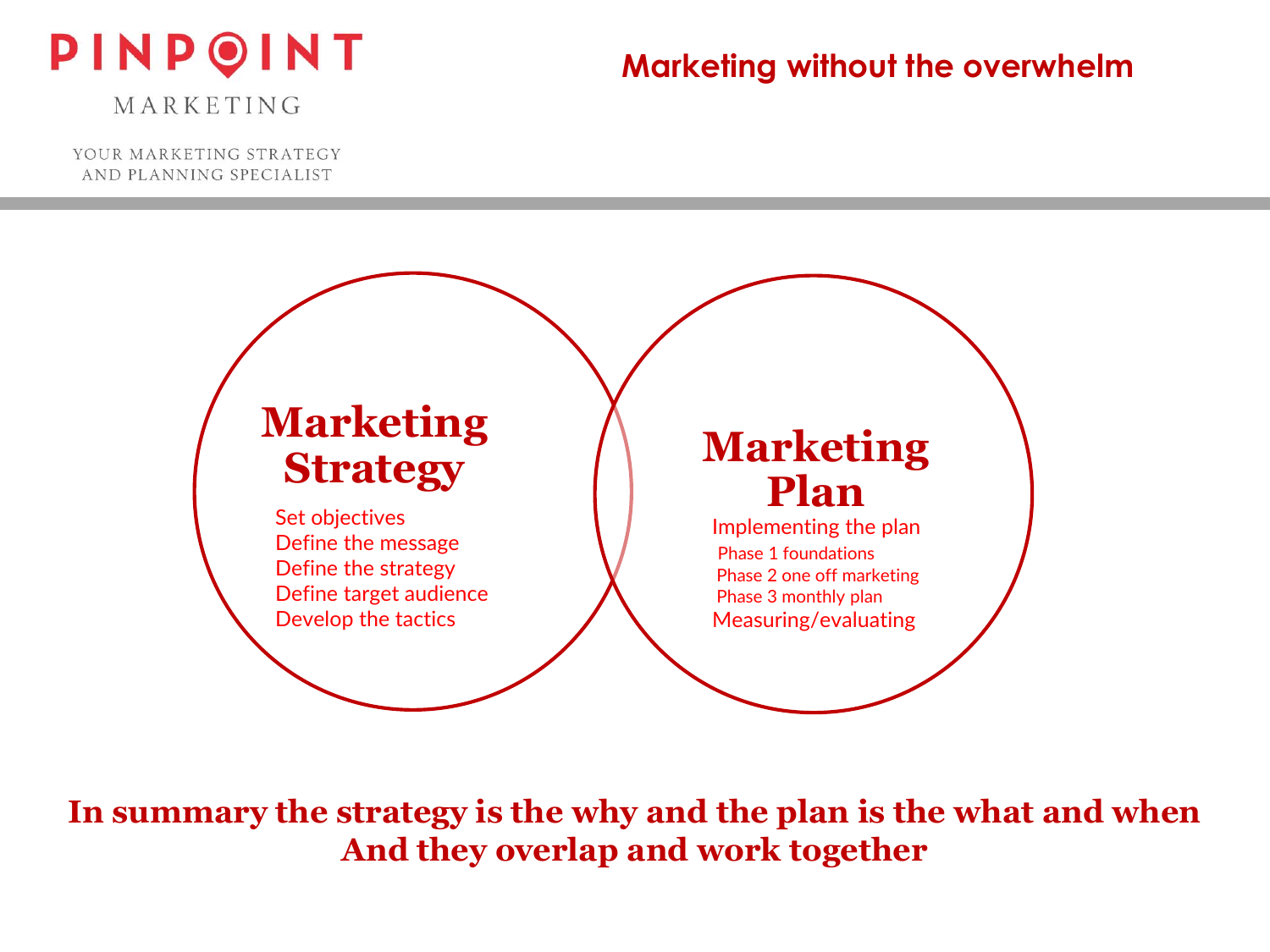

MARKETING

YOUR MARKETING STRATEGY AND PLANNING SPECIALIST

#### You would revise before taking a test wouldn't you?

## You would shop for ingredients before cooking?

## You would lay foundations on a new build before buying sofas and soft furnishings?

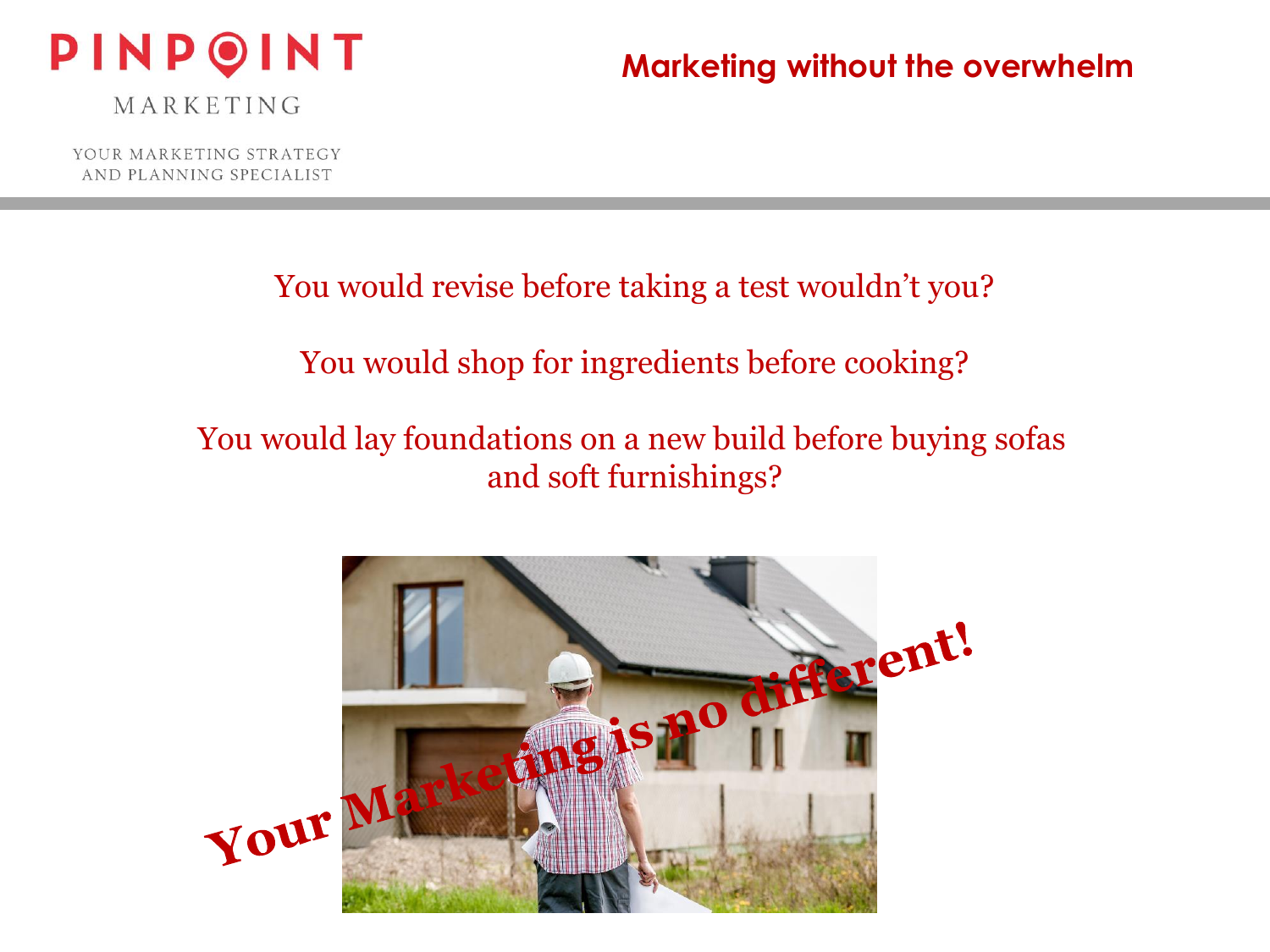

MARKETING

YOUR MARKETING STRATEGY AND PLANNING SPECIALIST

How do Strategies and Plans work together

As well as detailing the foundations of your business, your crafted strategy will act as a flexible and work in progress piece that will underpin all your mini or sub strategies as in your networking strategy, PR and your comms.

The strategy should change and adapt as you and your business does.

Having a strategy is like having foundations to build upon. And we all now the story of the man who built his house upon the sand ….

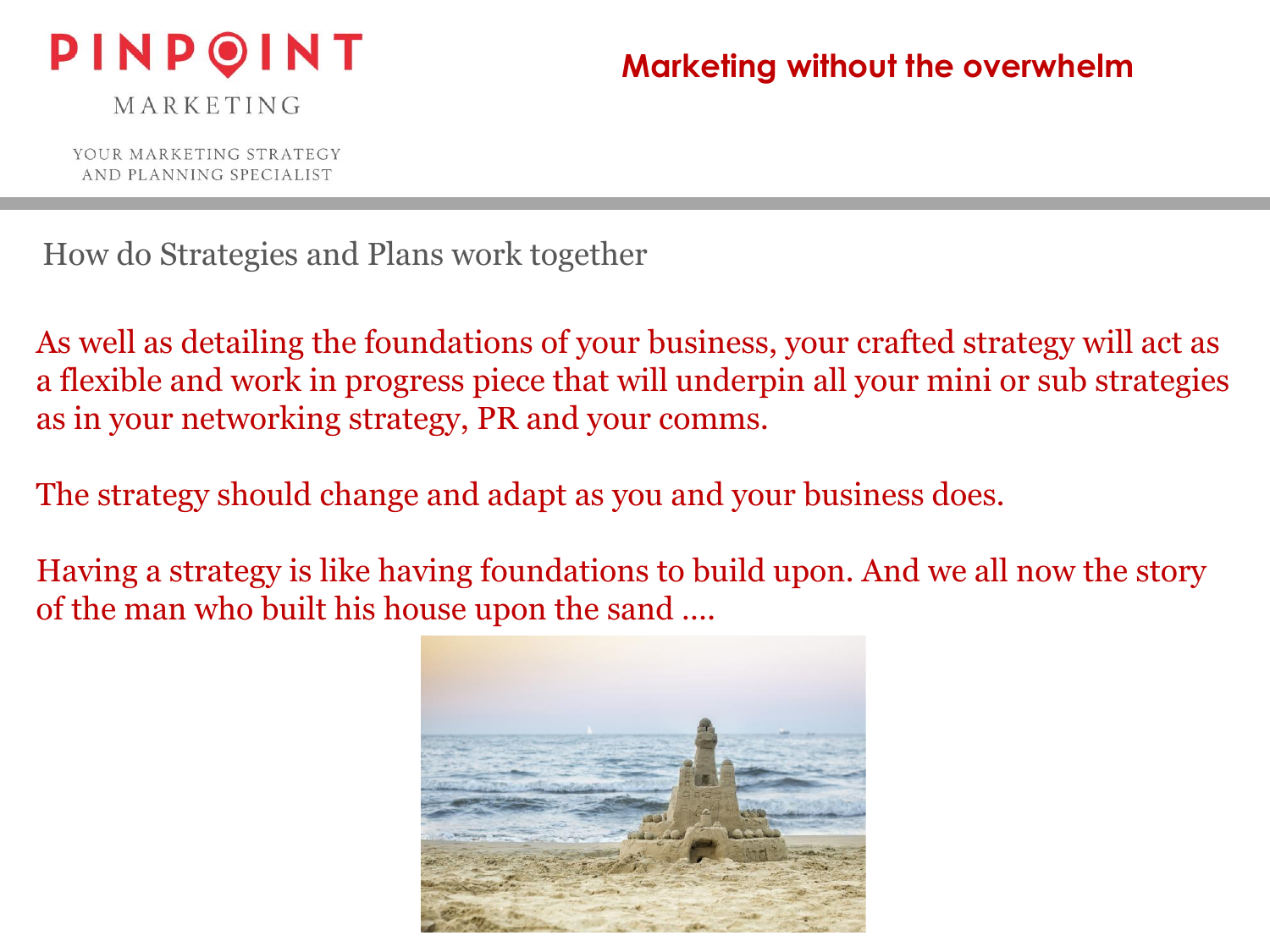# PINPOINT

MARKETING

# **Marketing without the overwhelm**

YOUR MARKETING STRATEGY AND PLANNING SPECIALIST

The benefits of a plan

There are MANY, including:

- Saving time in the long run by being organised
- Saving money by doing what you know works
- Feeling organised and in control
- Avoiding overwhelm
- Taking regular action
- Ensure your team and suppliers are on the same page
- Seeing well deserved results and getting an ROI
- Achieving your goals
- Making informed decisions based on facts not guesswork
- Being more professional in your approach
- What's not to love ...

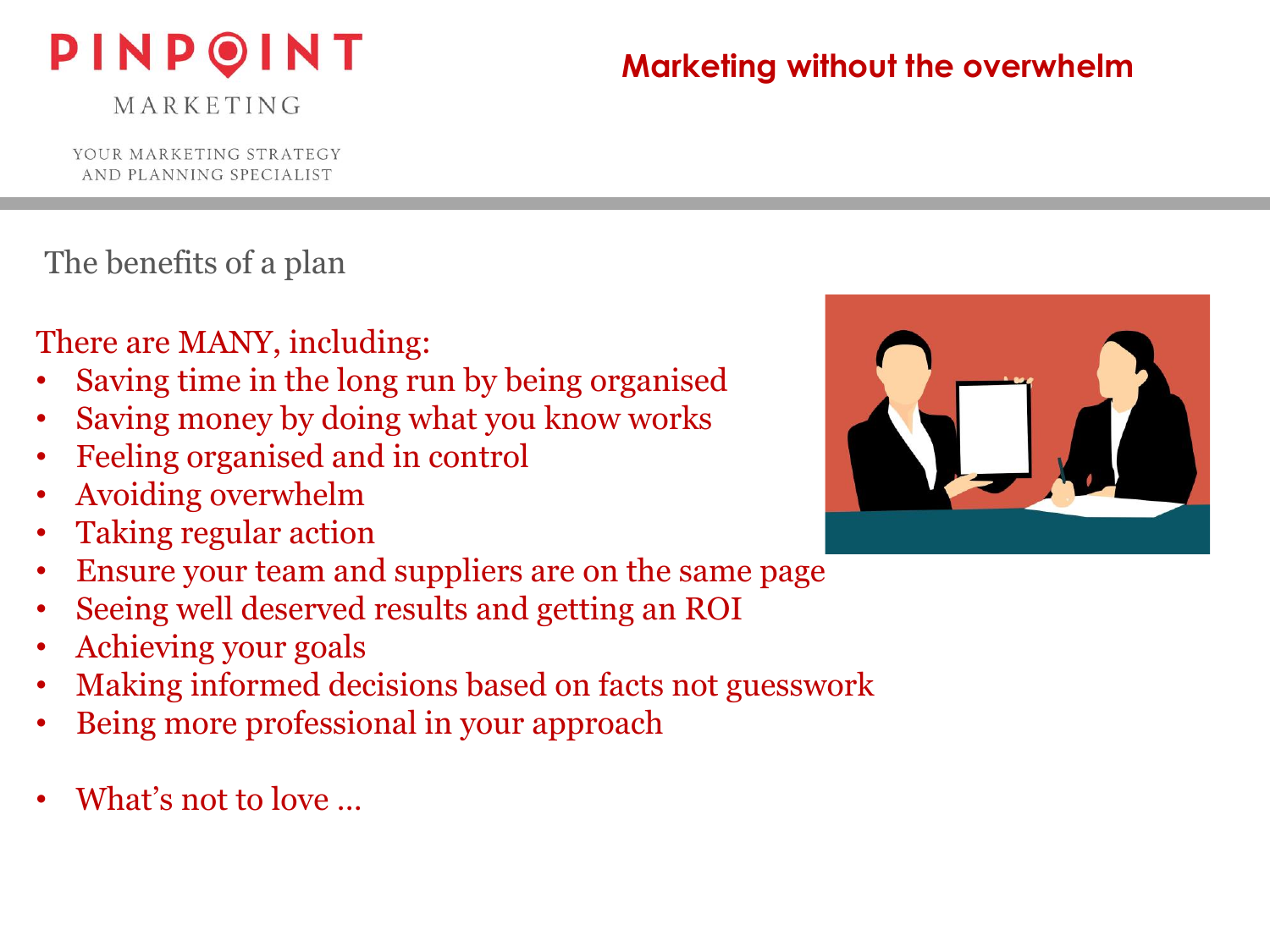

MARKETING

YOUR MARKETING STRATEGY AND PLANNING SPECIALIST

Why you need both?

Your strategy determines the basics before jumping onto the planning phase.

How many times have you wanted to press fast forward in your business? Or go for the shiny stuff eg launching your website or social media or printed brochure.

I understand the excitement and passion to have this stuff, but you cannot have the shiny stuff without doing the groundwork first and laying out your foundations.

So next time you want to get the shiny stuff, take a pause, make your list first.

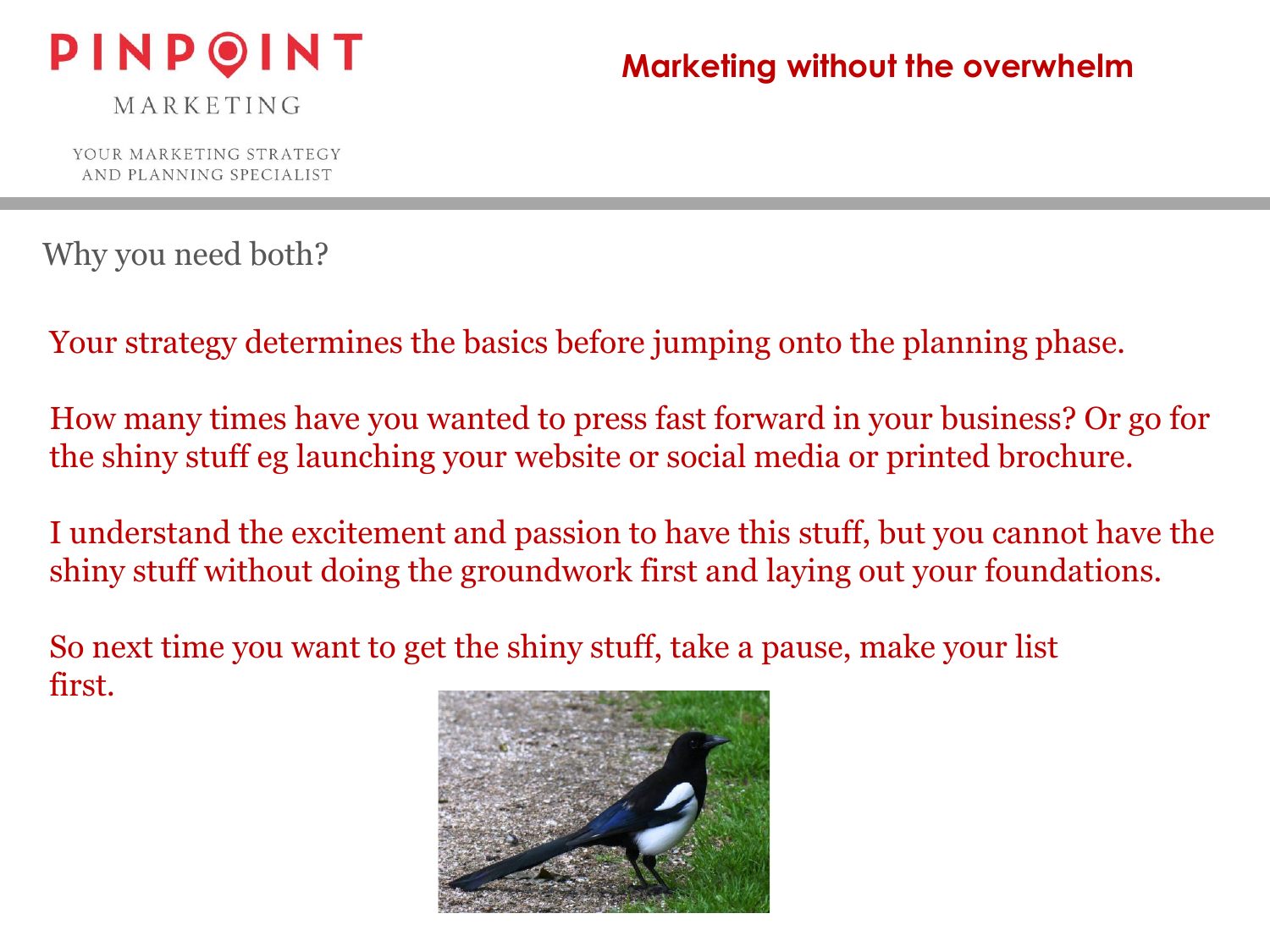

MARKETING

YOUR MARKETING STRATEGY AND PLANNING SPECIALIST

Once you know your audience and what you want to say

=

You can determine your channels

=

Then you can plan out the who, what, when, where and how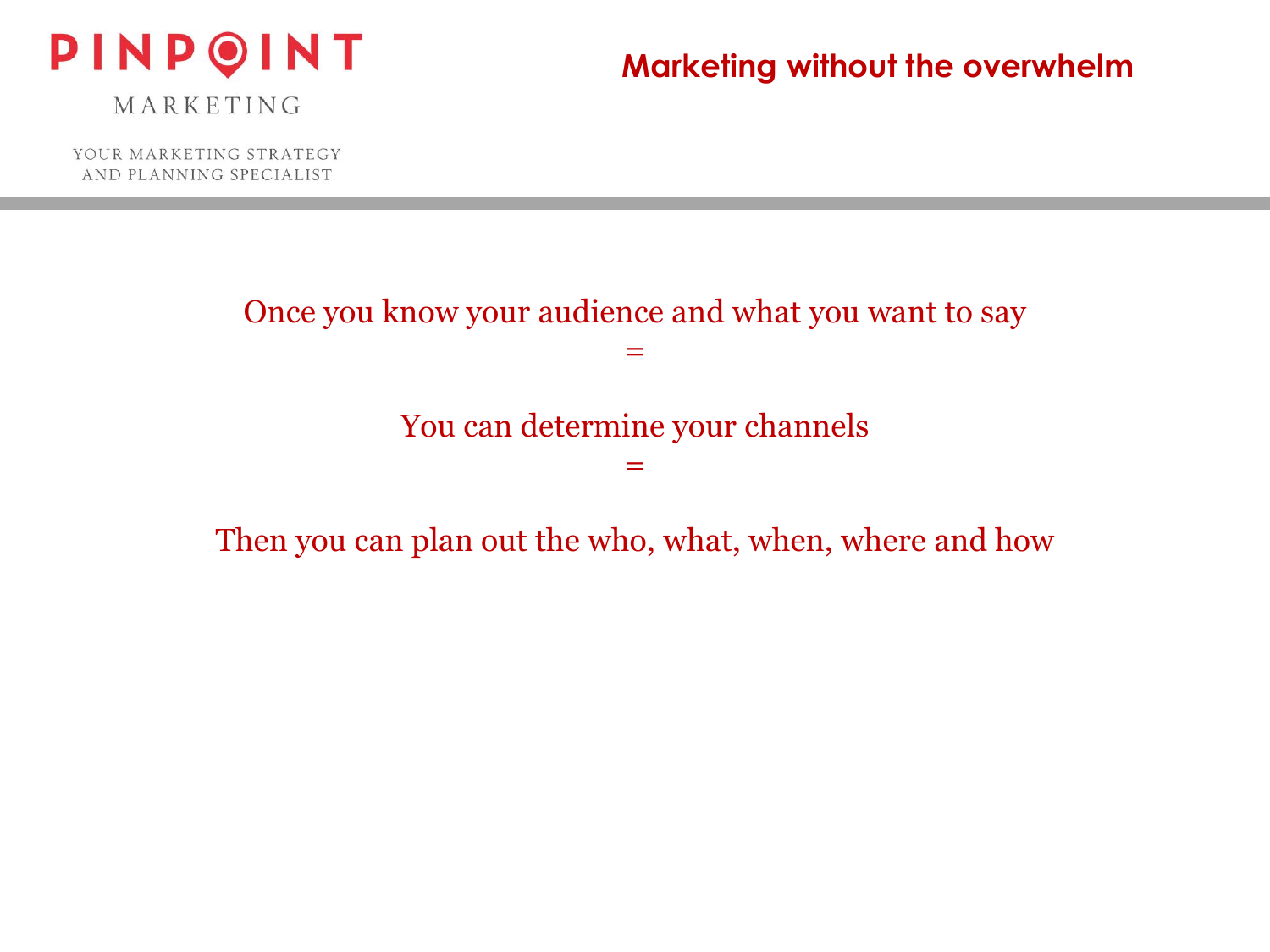

MARKETING

YOUR MARKETING STRATEGY AND PLANNING SPECIALIST

#### **For example:**

#### Once you know your audience and what you want to say

eg professional service business in the Windsor and Berks areas

=

#### You can determine your channels

eg they are professionals and in the b2b space so LinkedIn would be better than Facebook or Instagram. And they are females so Athena is more appropriate than some other networking groups

=

#### Then you can plan out the who, what, when, where and how

eg your VA will post the posts you have written to LinkedIn 3 times a week every month for a minimum of 3 months and you will attend a networking event with Athena at least once a month